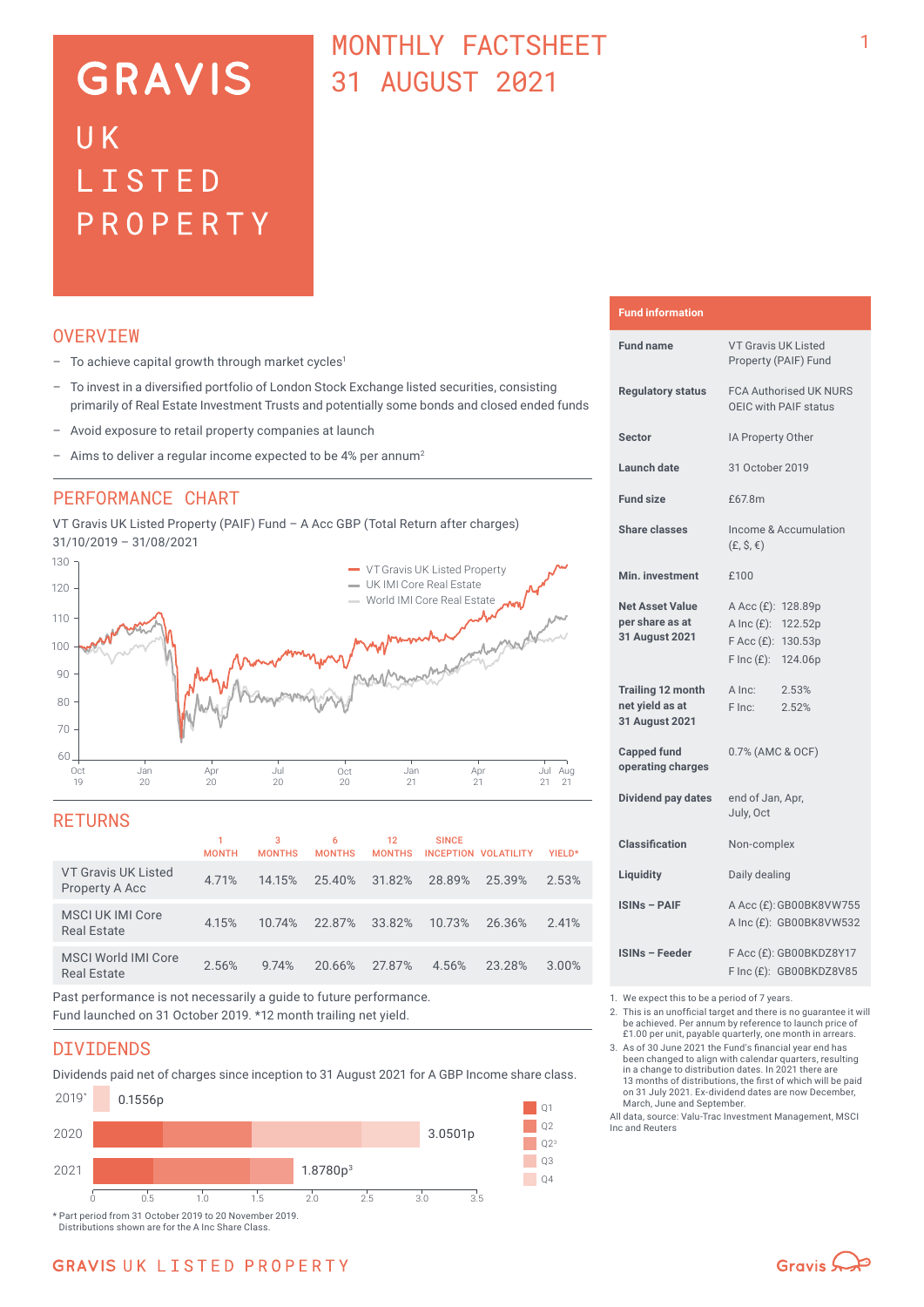### **GRAVIS** UK **LISTED** PROPERTY

### MONTHLY FACTSHEET 31 AUGUST 2021

#### FUND ADVISER'S REPORT

With digitalisation fuelling a boom in demand for warehouse space, the Investment Adviser believes that the portfolio is very well positioned with its exposure to the best-in-class logistics REITs

Over the course of August 2021, the NAV of the Fund increased by 4.71% (A Acc GBP), the tenth consecutive month of positive performance and a reflection of the strong positive investor sentiment towards the socio-economic mega trends to which the Fund is exposed. The Fund finished August at a new all-time high, with the NAV reaching 128.89p (A Acc GBP). Since launch the Fund has increased by 28.89% (A Acc GBP), significantly outperforming both the UK real estate index<sup>1</sup>, which has increased by 10.73%, and the global real estate index<sup>2</sup> which has increased by 4.56%.

The strategy of the Fund is to invest in a diversified portfolio of real estate companies that are likely to benefit from four mega trends: ageing population, digitalisation, generation rent and urbanisation, whilst simultaneously minimising portfolio exposure to the challenging consumer trends continuing to affect retail real estate, particularly shopping centres.

The digitalisation mega trend is a prime beneficiary of the changes being driven by the fourth industrial revolution; a revolution characterised by new technology supported by new digital infrastructure. Bolstered by the growth of the online world, and the explosion of internet shopping, modern logistics warehouses look set to continue to prosper as businesses battle to provide online shoppers with a greater variety of goods and faster delivery times.

The 'stay at home' orders issued by the government during the worst of the coronavirus pandemic acted as an accelerant for online shopping. E-commerce as a proportion of all retailing<sup>3</sup> increased from 19.8% prior to the pandemic to 27.9% in July. Without the pandemic induced step-change that occurred last year this rate of e-commerce penetration was not expected to occur for at least another five years.

The rapid growth in e-commerce has increased the demand for most types of warehouse and distribution space. From giant, purpose built, highly automated, warehouses used by the likes of Amazon or Ocado, through to smaller last mile distribution centres located on the periphery of major conurbations and occupied by third party logistics companies.

The digitalisation mega trend represents the largest exposure within the Fund and has been the most significant contributor to performance. 48.0% of the Fund is invested in this theme, diversified across nine specialist listed property owners. These investments range in size from Segro (8.5% portfolio weight), with a £15.4bn market cap and the largest logistics REIT in Europe, down to the likes of Urban Logistics REIT (5.7% portfolio weight), with a £575.1m market cap and the owner smaller 'last mile' distribution warehouses located in edge-of-town hubs.

Logistics warehouse tenants tend to be relatively 'sticky', with low turnover. The meaningful amount of money involved in moving warehouses has resulted in sticking to one a far more popular option for businesses. Equally, the high level of investment required to automate systems to improve efficiency means many tenants are less likely to move and abandon the improvements they have put in place. The average unexpired lease term for the Fund's logistics holdings is 8.4 years.

The underlying strength of e-commerce has enabled the owners of high-quality warehouse space to capture strong rental growth. Urban Logistics REIT reported 6.5% like-for-like rental growth in the last financial year. The strength in the occupier market and the confidence in the outlook has led to some strong dividend increases. For example, Segro increased its interim dividend by 7.2% its seventh year in a row, and LondonMetric increased its annual dividend by 4.2%, its sixth year in a row.

Looking forward, with digitalisation fuelling a boom in demand for warehouse space, and automation increasingly being implemented by e-commerce businesses, there is likely to be a continuation of upward pressure on rental values. REITs are well-placed to capture increasing rents, and in such a scenario the Investment Adviser believes that the portfolio is very well positioned with its diversified exposure to the best-in-class owners and, in some cases, developers of modern warehouse assets.

#### **Investment Adviser**

Gravis Advisory Limited is owned and managed by Gravis Capital Management Ltd ("Gravis"). Gravis was established in May 2008 as a specialist investor in property and infrastructure and now manages c.£3.9bn of assets in these sectors in the UK. Gravis Advisory Limited is Investment Adviser to the c.£823m VT Gravis UK Infrastructure Income Fund, the c.£360m VT Gravis Clean Energy Income Fund, the c.£68m VT Gravis UK Listed Property (PAIF) Fund and the c.£23m VT Gravis Digital Infrastructure Income Fund.

#### **Fund Advisers**

**Matthew Norris, CFA** is the lead adviser to the VT Gravis UK Listed Property Fund.

Matthew has more than two decades investment management experience and has a specialist focus on real estate securities.

He served as an Executive Director of Grosvenor Europe where he was responsible for global real estate securities strategies. He joined Grosvenor following roles managing equity funds at Fulcrum Asset Management and Buttonwood Capital Partners.

Matthew holds a BA (Hons) degree in Economics & Politics from the University of York, the Investment Management Certificate and is a CFA charterholder.

He also provides expert input to research projects run by EPRA, which focus on the importance of emergent real estate sectors.

**Nick Barker** is the strategic adviser to the fund. Nick is the lead manager of the c.£1bn GCP Student Living REIT.

He is a qualified member of RICS and headed up the Alternative Property division at Schroders. Nick joined Gravis in 2016 and has accumulated over 16 years of investment experience in the property sector.

1. MSCI UK IMI Core Real Estate Net Total Return GBP.

2. MSCI World IMI Core Real Estate Net Total Return GBP.

3. Office for National Statistics.

#### Matthew Norris, CFA

Investment Adviser Gravis Advisory Ltd matthew.norris@graviscapital.com

### CORRELATION, PERFORMANCE AND VOLATILITY COMPARISON

31 October 2019 – 31 August 2021

|                                               | <b>CORRELATION</b>                        | <b>RETURN</b> | <b>VOLATILITY</b> | <b>YIELD</b> |
|-----------------------------------------------|-------------------------------------------|---------------|-------------------|--------------|
| VT Gravis UK Listed Property Fund (A GBP Acc) | $\qquad \qquad \overline{\qquad \qquad }$ | 28.9%         | 25.4%             | 2.53%        |
| <b>MSCI UK IMI Core Real Estate</b>           | 0.77                                      | 10.7%         | 26.4%             | 2.41%        |
| MSCI World IMI Core Real Estate               | 0.51                                      | 4.6%          | 23.3%             | 3.00%        |

Past performance is not necessarily a guide to future performance.